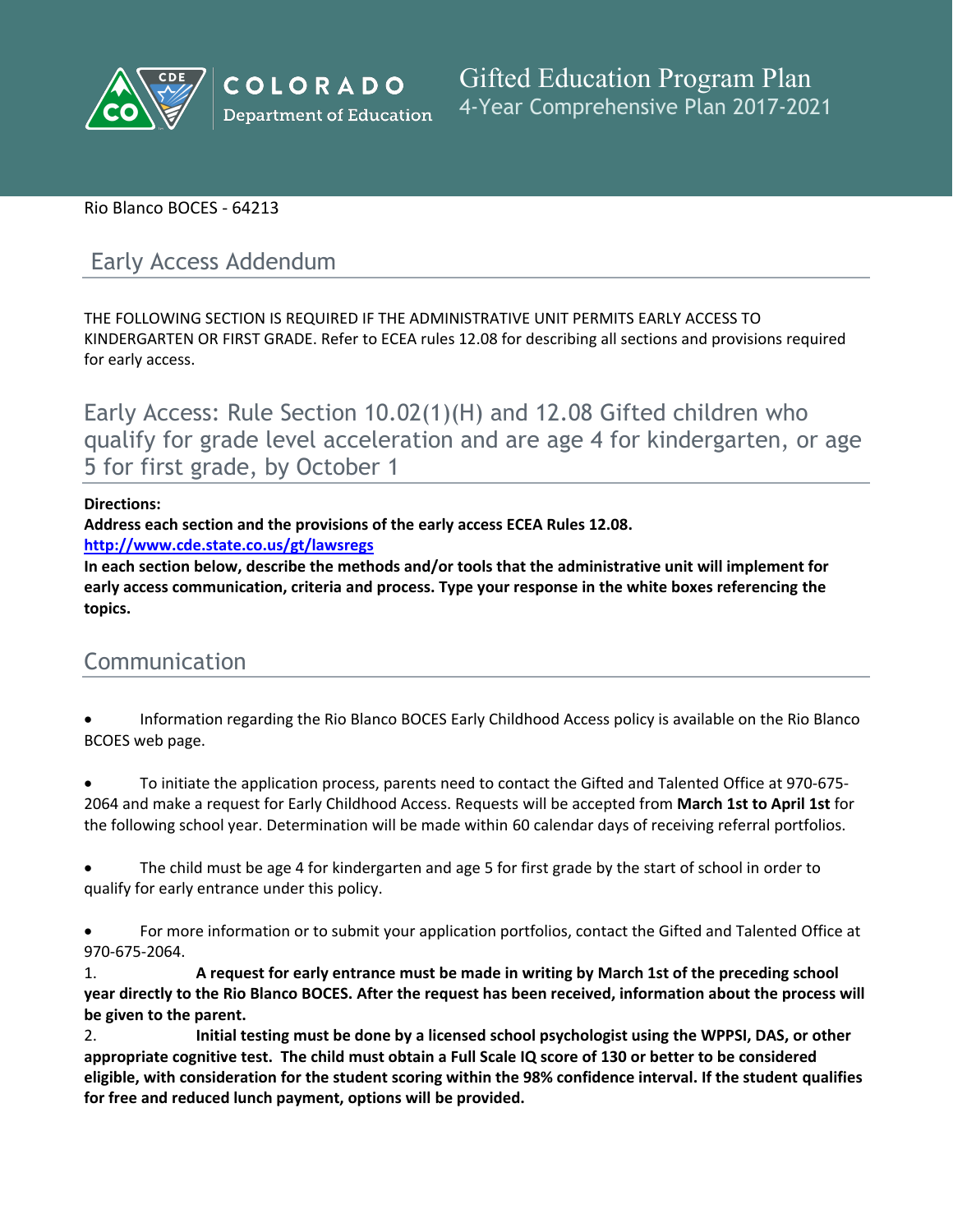

3. **The psychologist's summary shall include the results of the standardized testing and the child's attendance to task and other relevant behaviors throughout the test.**

4. **Preschool is required and preschool information will be considered in the assessment process unless a written statement is supplied detailing factors that prohibited preschool participation.**

# Criteria

# **Aptitude:**

- 1. Wechsler Preschool and Primary Scale of Intelligence
- (WPPSI)
- 1. Raven Matrices
- 2. Wechsler Intelligence Scale for Children (WISC)
- 3. DAS2 Differentiated Abilities Scale 2

**Initial testing must be done by a licensed school psychologist using the WPPSI, DAS, or other appropriate** cognitive test. The child must obtain a Full Scale IQ score of 130 or better to be considered eligible, with **consideration for the student scoring within the 98% confidence interval.**

#### **Achievement:**

Student Performance-work samples including but not limited to:

- 1. Examples of number sense (knowledge of)
- 2. Examples of beginning alphabet sounds (knowledge of)
- 3. Examples of shapes (knowledge of)
- 4. Examples of colors (knowledge of)
- 5. Examples of writing
- 6. Beginning to read
- 7. Counting forward/backward/skip counting
- 8. Estimating
- 9. Communicating

#### **Performance:**

- 1. Kingore Observation Inventory for Parents
- 2. Preschool & Kindergarten Behavioral Scales (PBKS-2)

#### **Readiness, social behavior and motivation:**

- 1. Kingore Observation Inventory for Parents
- 2. Preschool & Kindergarten Behavioral Scales (PBKS-2)
- 3. Gifted Evaluation Scale, preschool

#### **Support system:**

- 1. Letter from parent requesting early entrance
- 2. *Kingore Observation Inventory for Parents* will be provided to parents to complete
- 3. Letter from preschool/kindergarten teacher recommending student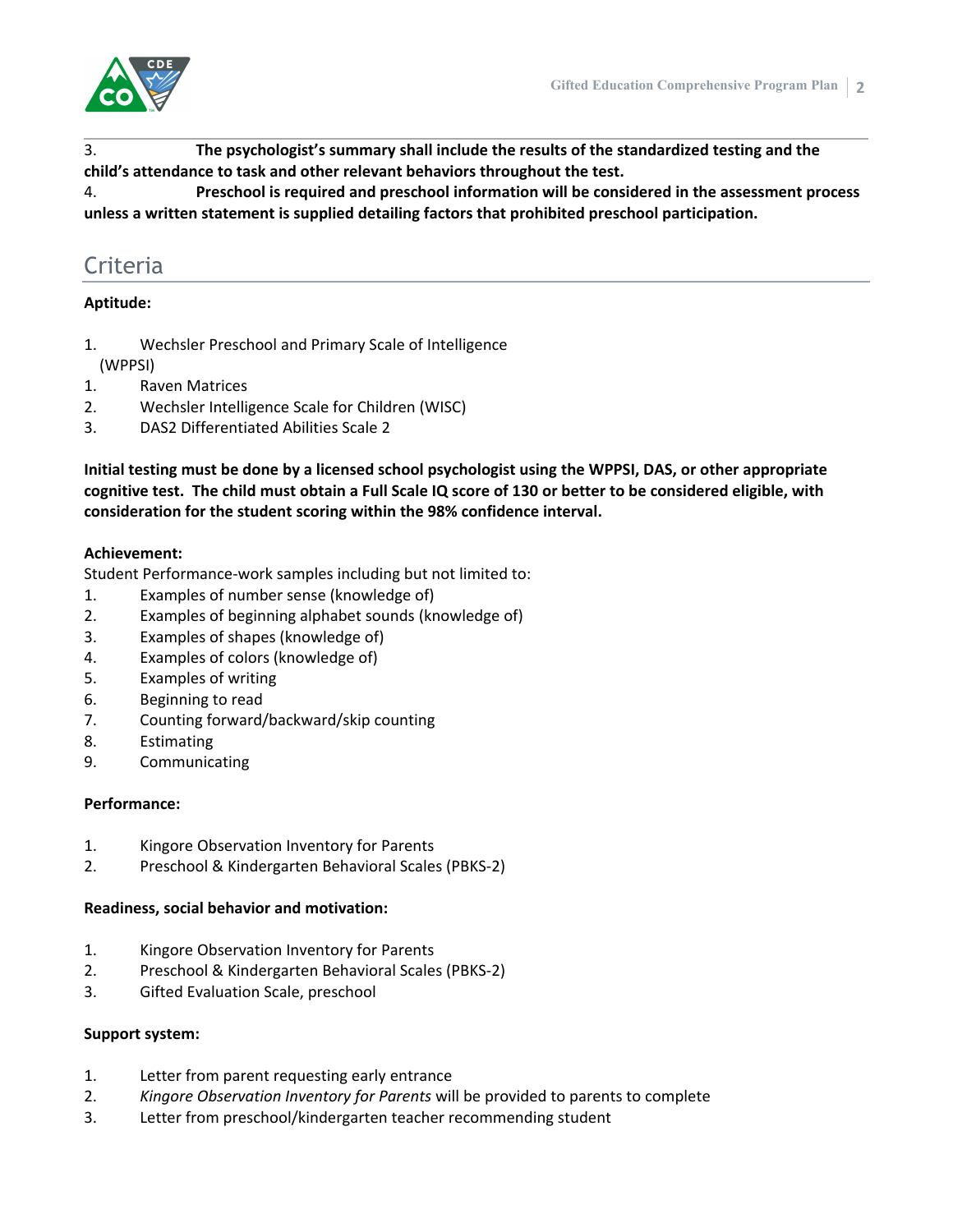

- 4. *Preschool & Kindergarten Behavior Scales* (PKBS-2) completed by preschool/kindergarten teacher(s)
- 5. Any supporting anecdotal information
- 6. Any available test data (public/private testing, etc.)
- 1. **If the process continues, appropriate testing will be administered by BOCES personnel**
- 2. **Observable Student Behaviors –**
- o *Kingore Observation Inventory for Parents* **completed by parent.**
- o *Child Development Inventory*
- o **Letter from preschool teacher recommending student.**
- o *Preschool & Kindergarten Behavior Scales (PKBS-2)* **completed by Preschool teacher(s). (You**
- **will receive this when you turn in the portfolio.)**
- o **Any supporting anecdotal information.**
- o **Any available test data (public/private testing, etc.)**
- 3. **All data must be collected and submitted to the gifted coordinator by April 1st.**

# Process

# **Timelines:**

Applications are accepted March 1-31.

**1. The Gifted Education team, including the receiving building principal, psychologist, Gifted Education Coordinator, and kindergarten and/or 1st grade teacher, will develop an assessment plan based on initial** screening information and data gathered, including: • A Full Scale score of IQ 130 or better on a full scale **standardized intelligence test must be achieved. • Academic achievement results on appropriate testing or** equivalent must be at 98th percentile or better, i.e., one year ahead of the child's chronological age. • **Social/emotional maturity, academic motivation and persistence must be demonstrated. • If the student has special emotional needs, those needs will be taken into consideration to determine the best placement for** the child. • Strong desire by the child to enter kindergarten or 1st grade must be evident, without undue **pressure from the parents.**

2. For those students who DO NOT meet these criteria, the process will end and parents will receive written **notification along with a copy of the test results.**

3. If the child is identified as having a disability and as eligible for special education services, the original fee **for the cognitive test will be reimbursed by the district.**

### **Personnel:**

Gifted Coordinator, Parent, Director of Gifted Education, Building principal, parent, classroom teacher, school psychologist.

**1. The Gifted Education team, including the receiving building principal, psychologist, Gifted Education Coordinator, and kindergarten and/or 1st grade teacher, will develop an assessment plan based on initial** screening information and data gathered, including: • A Full Scale score of IQ 130 or better on a full scale **standardized intelligence test must be achieved. • Academic achievement results on appropriate testing or** equivalent must be at 98th percentile or better, i.e., one year ahead of the child's chronological age.  $\bullet$ **Social/emotional maturity, academic motivation and persistence must be demonstrated. • If the student has special emotional needs, those needs will be taken into consideration to determine the best placement for** the child. • Strong desire by the child to enter kindergarten or 1st grade must be evident, without undue **pressure from the parents.**

2. For those students who DO NOT meet these criteria, the process will end and parents will receive written **notification along with a copy of the test results.**